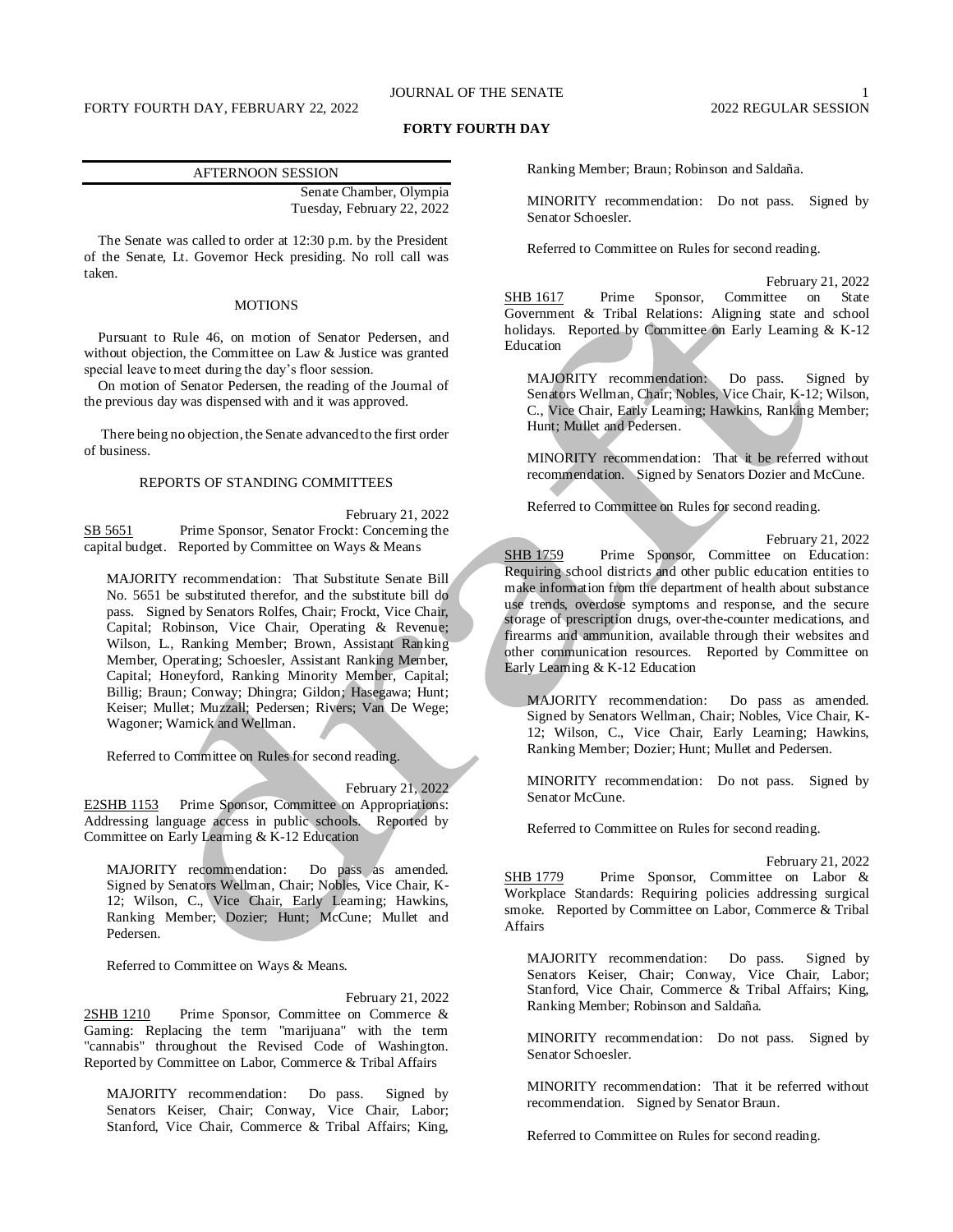February 21, 2022

SHB 1794 Prime Sponsor, Committee on Labor & Workplace Standards: Requiring an employer to reimburse employee fees when a paycheck is dishonored by nonacceptance or nonpayment. Reported by Committee on Labor, Commerce & Tribal Affairs

MAJORITY recommendation: Do pass. Signed by Senators Keiser, Chair; Conway, Vice Chair, Labor; Stanford, Vice Chair, Commerce & Tribal Affairs; King, Ranking Member; Braun; Robinson and Saldaña.

MINORITY recommendation: That it be referred without recommendation. Signed by Senator Schoesler.

Referred to Committee on Rules for second reading.

February 21, 2022

HB 1834 Prime Sponsor, Representative Callan: Concerning student excused absences for mental health reasons. Reported by Committee on Early Learning & K-12 Education

MAJORITY recommendation: Do pass. Signed by Senators Wellman, Chair; Nobles, Vice Chair, K-12; Wilson, C., Vice Chair, Early Learning; Hawkins, Ranking Member; Dozier; Hunt; McCune; Mullet and Pedersen.

Referred to Committee on Rules for second reading.

February 21, 2022

SHB 1867 Prime Sponsor, Committee on Education: Concerning dual credit program data. Reported by Committee on Early Learning & K-12 Education

MAJORITY recommendation: Do pass. Signed by Senators Wellman, Chair; Nobles, Vice Chair, K-12; Wilson, C., Vice Chair, Early Learning; Hawkins, Ranking Member; Dozier; Hunt; McCune; Mullet and Pedersen.

Referred to Committee on Rules for second reading.

# **MOTION**

On motion of Senator Pedersen, all measures listed on the Standing Committee report were referred to the committees as designated.

### **MOTION**

On motion of Senator Billig and pursuant to Emergency Senate Rule I, the Committee on Rules be relieved of Senate Bill No. 5651 and the bill was placed on the 2<sup>nd</sup> Reading Calendar and that for purposes of Senate Rule 53 the bill be considered placed on the calendar at 12:31 p.m., Tuesday, February 22, 2022.

### MOTION

On motion of Senator Pedersen, the Senate advanced to the fifth order of business.

# INTRODUCTION AND FIRST READING

SB 5980 by Senators Carlyle and Randall

AN ACT Relating to providing substantial and permanent tax relief for small businesses to mitigate structural deficiencies in Washington's business and occupation tax and lessen long-term negative economic consequences of the pandemic that have disproportionately impacted small businesses; amending RCW 82.04.4451; and creating new sections.

Referred to Committee on Ways & Means.

## **MOTIONS**

On motion of Senator Pedersen, all measures listed on the Introduction and First Reading report were referred to the committees as designated.

On motion of Senator Pedersen, the Senate advanced to the eighth order of business.

## MOTION

Senator Das moved adoption of the following resolution:

# SENATE RESOLUTION 8643

By Senators Das and Dhingra

WHEREAS, Shree Saini is our reigning Miss World America and is the official representative of the United States of America at Miss World; and

WHEREAS, Shree is the first Indian American to proudly represent America at Miss World in the 70 years of Miss World history; and

WHEREAS, The 70th Miss World will be held on March 16, 2022, in Puerto Rico; and

WHEREAS, Shree's nonprofit and community service work has gained her the highest distinction at Miss World, where she won the "Beauty with a Purpose" community service award, alongside five other nations, out of 123 countries; and

WHEREAS, This honor has put Shree Saini in the top 15 semifinalists; and

WHEREAS, Miss World is the largest and oldest philanthropic pageant that has raised and donated over 1.3 billion dollars; and

WHEREAS, Shree Saini has an online presence of nearly 500,000 followers, where she consistently posts encouraging content; and

WHEREAS, Shree Saini's two major life adversities guided her to develop a more empathetic heart and lead a life of service. At age 12, Shree survived heart surgery for a permanent pacemaker implant and was told she would need eight more heart surgeries in her lifetime. In college, she survived a near fatal car accident that left her with bleeding facial wounds; and

WHEREAS, Shree has spoken about her life story and given encouraging messages in hundreds of cities, including 30+ states and eight countries. Shree has volunteered with hundreds of nonprofits including Clean Water, USO, Paralyzed Veterans of America, Make A Wish, UNICEF, Victoria's Voice Foundation, American Heart Association, Children's Right And YOU, Doctors Without Borders, Special Olympics, homeless shelters, and several Anti Human Trafficking nonprofits; and

WHEREAS, Shree has raised more than \$200,000 for dozens of nonprofits, including \$50,000 for Variety Children's Charity; and

WHEREAS, Shree was able to do this by volunteering weekly for years and making phone calls to encourage people to be more empathetic and donate; and

WHEREAS, Money raised helped to provide medical treatment to underserved and critically ill children; and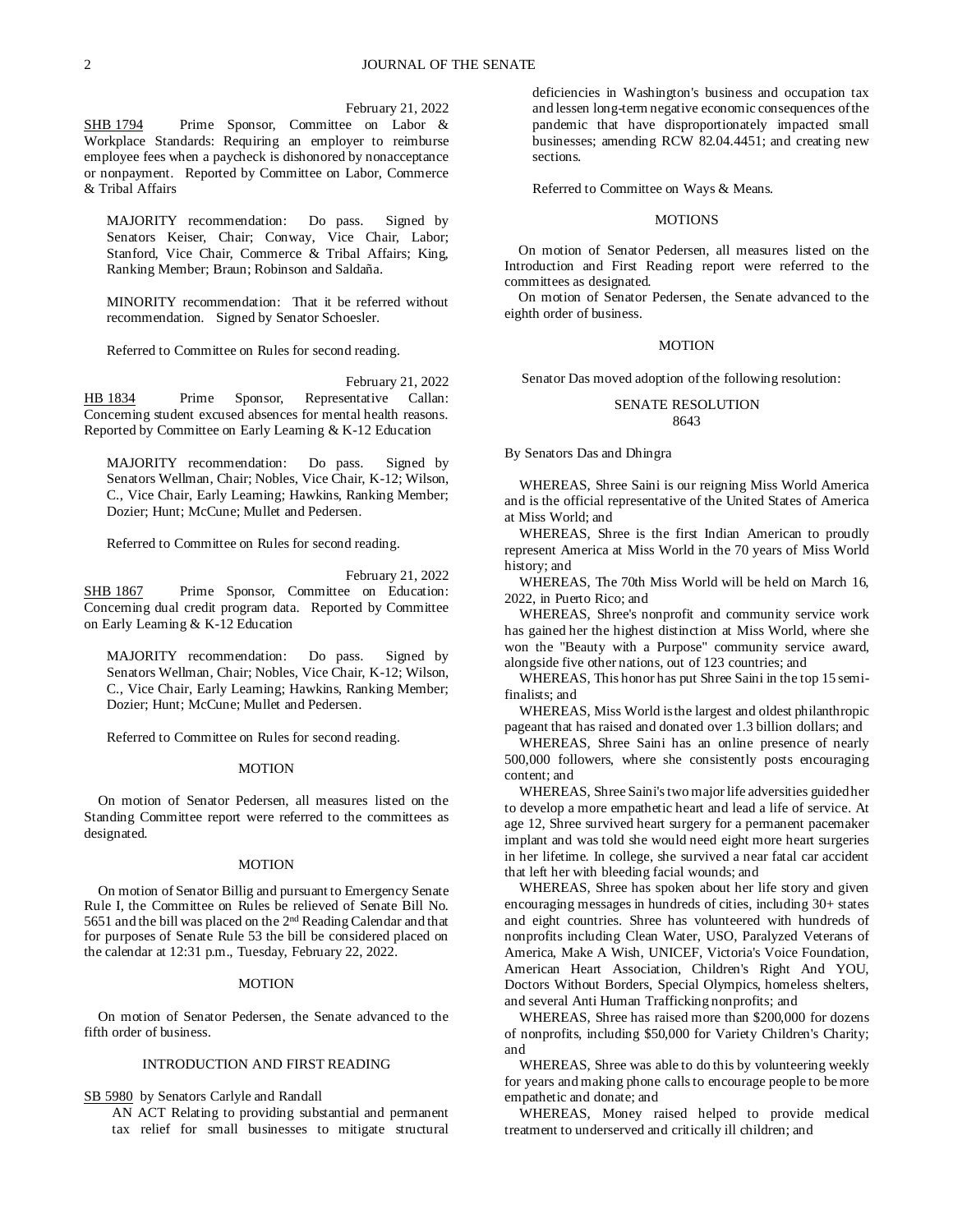#### FORTY FOURTH DAY, FEBRUARY 22, 2022 2022 REGULAR SESSION

WHEREAS, Shree graduated from the University of Washington with a degree in journalism, while being a visiting student at Harvard, Yale, and Stanford Universities; and

WHEREAS, Shree works as a manager at her small woman and minority owned family business. Shree loves to mentor her young team members while they apply at different colleges; and

WHEREAS, Shree has constructed one of the largest USA flags in Washington state to honor our veterans, the flag dedication ceremony was attended by thousands, including veterans, government officials, and members of the army, navy, air force, and other armed forces; and

WHEREAS, Shree believes that she will not only be representing the 333 million Americans but also 3.5 billion Indians at Miss World 2021;

NOW, THEREFORE, BE IT RESOLVED, That the Senate of the state of Washington wish Shree Saini, Miss World America, success at the 70th Miss World Pageant on March 16th in Puerto Rico.

Senators Das and Warnick spoke in favor of adoption of the resolution.

The President declared the question before the Senate to be the adoption of Senate Resolution No. 8643.

The motion by Senator Das carried and the resolution was adopted by voice vote.

#### MOTION

Senator Randall moved adoption of the following resolution:

# SENATE RESOLUTION 8655

#### By Senator Randall

WHEREAS, Jan Yoshiwara is retiring as executive director of the Washington State Board for Community and Technical Colleges on July 31, 2022; and

WHEREAS, Jan's retirement caps an honorable and impactful 44-year career serving Washington's community and technical college students and the 34 local colleges that serve them; and

WHEREAS, Jan is dedicated to providing higher education opportunities for people of all ages and backgrounds for whom a college credential can make the greatest change in the trajectory of their lives and the lives of their families; and

WHEREAS, Jan attended high school and college in California during a time of excitement, change, and social activism in the 1960s and early 1970s; and

WHEREAS, Jan was influenced by the civil rights movement and decided to work at the intersection of civil rights and higher education by serving students who may not have the same opportunities as others because of financial hardships, language barriers, race, or ethnicity; and

WHEREAS, Under Jan's leadership, Washington's community and technical college system put racial equity at the front and center of its mission; and

WHEREAS, Due to Jan's leadership, Washington's community and technical colleges are part of a national reform movement called "Guided Pathways" to increase retention and completion rates for all students, especially students of color; and

WHEREAS, Under Jan's visionary direction, Washington became one of the first states in the nation to offer applied bachelor's degrees, allowing students to build on 2-year professional degrees and earn bachelor's degrees close to home; and

WHEREAS, Jan was at the forefront of the community and technical college system's adoption of a performance-based funding model that awards colleges funds when students reach key momentum points leading to a credential; and

WHEREAS, Jan established a research division within the State Board to ensure the community and technical college system is transparent, accountable, and data-driven; and

WHEREAS, Jan's reforms are helping to move more students from K-12, through college, and into careers and universities, thereby uplifting the lives of the people who live, work, and innovate in Washington; and

WHEREAS, Jan has shepherded the community and technical college system through sweeping changes with a mix of grace, expertise, and collaboration that has won the affection and respect of all those who work with her;

NOW, THEREFORE, BE IT RESOLVED, That the Senate express its deepest gratitude to Jan Yoshiwara for a life-long career serving students, colleges, employers, and communities in Washington state; and

BE IT FURTHER RESOLVED, That copies of this resolution be immediately transmitted to Jan Yoshiwara and members of the State Board for Community and Technical Colleges.

Senators Randall and Hasegawa spoke in favor of adoption of the resolution.

The President declared the question before the Senate to be the adoption of Senate Resolution No. 8655.

The motion by Senator Randall carried and the resolution was adopted by voice vote.

#### MOTION

At 12:52 p.m., on motion of Senator Pedersen, the Senate adjourned until 1:00 o'clock p.m. Wednesday, February 23, 2022.

DENNY HECK, President of the Senate

SARAH BANNISTER, Secretary of the Senate